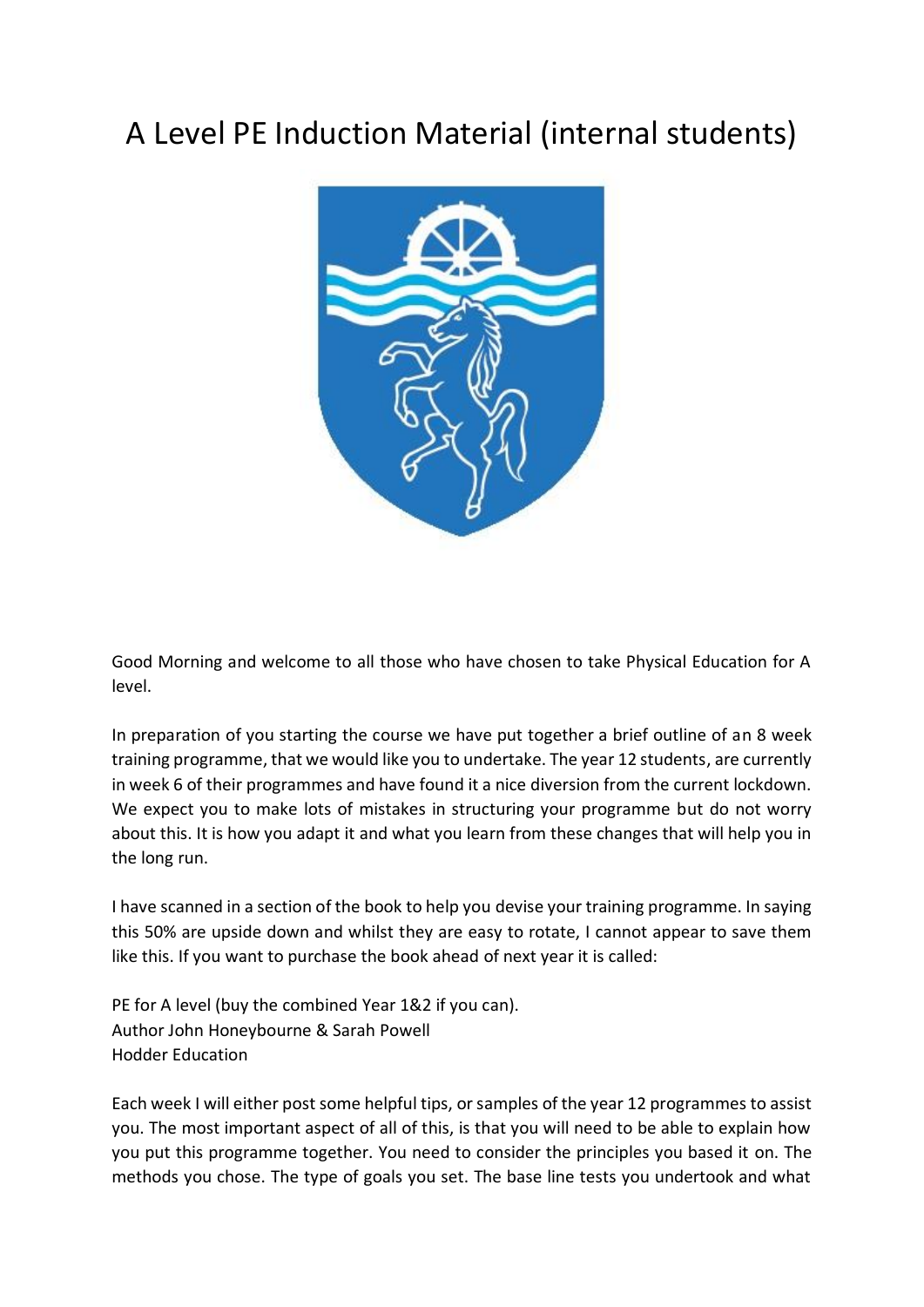this told you about your performance. This piece will account for 10% of you A level and as such is not simply a time filler but an important bridge between GCSE and the A level. Finally, remember you can only use the facilities available to you. Do not talk about using a gym if you do not have access to one.

Good luck. If you struggle please send me a message on SMHW. Mr Temple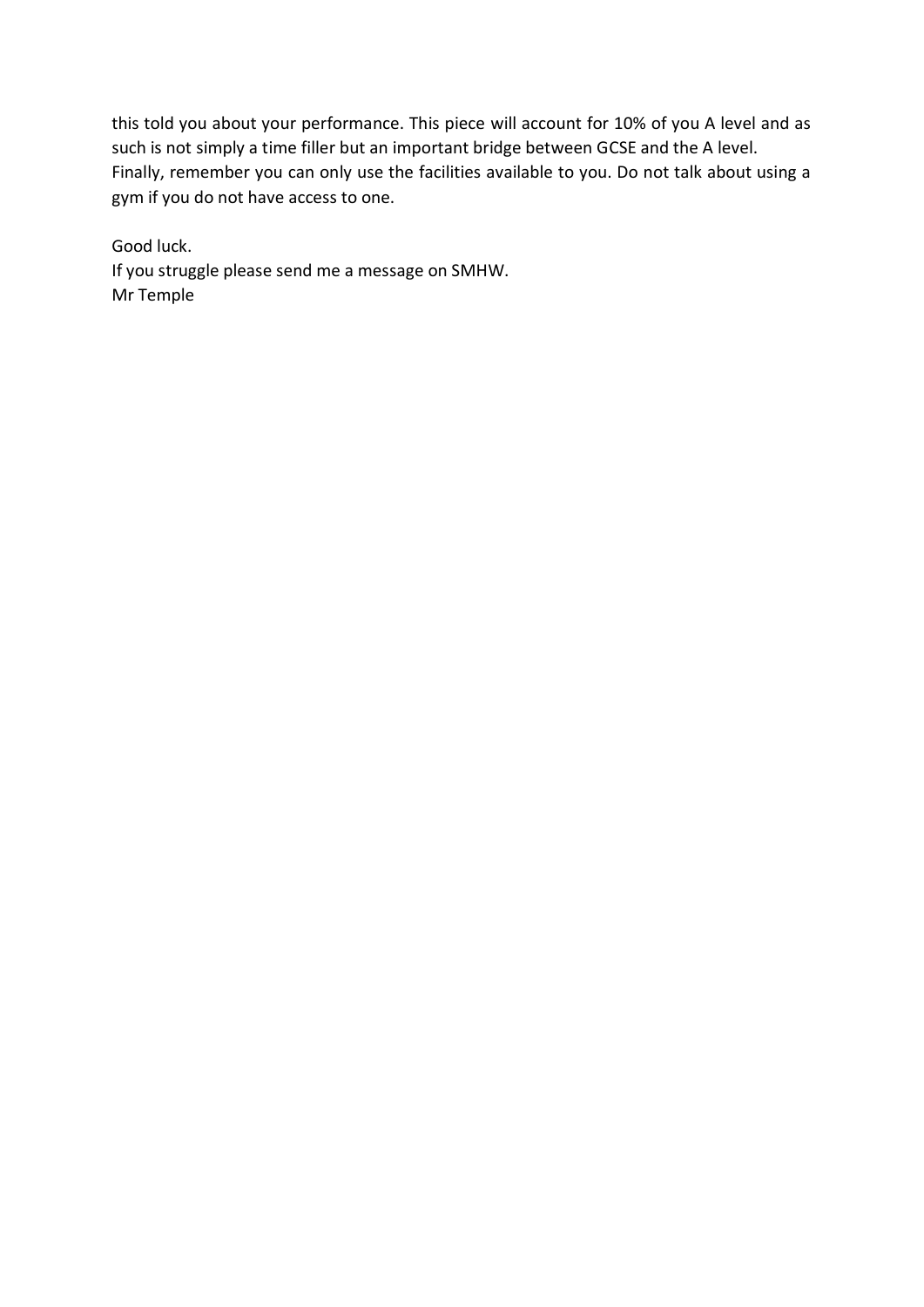# **BIO**

My Sport:

The Components of Fitness (10):

Important Components of Fitness in my Sport:

My Strengths:

My Weaknesses:

The Main Weakness I want to Improve:

# **GOALS AND CYCLES**

The Macrocycle (main overall goal) of my 8 week programme will be to (be specific – this may be a score in a fitness test):

I will break my training down into 2 blocks of 4 weeks (Mesocycle's). These may focus on a component of fitness, or technique for example.

The goal of my first Mesocycle will be to:

The goal of my second Mesocycle will be to:

To achieve my first 4 week Mesocycle, I will use these type(s) of training (Microcycle):

To achieve my second 4 week Mesocycle, I will use these type(s) of training (Microcycle):

#### **A WARM UP/COOL DOWN**

Before each session I will do the following:

After each session I will do the following:

# **FITNESS TEST(S)**

To get a baseline fitness, and track progress, I will use:

I will perform this test every:

#### **PRINCIPLES OF TRAINING**

To ensure I my training meets my specific needs and goals, I will use the Principles of Training:

Specific:

Progressive Overload: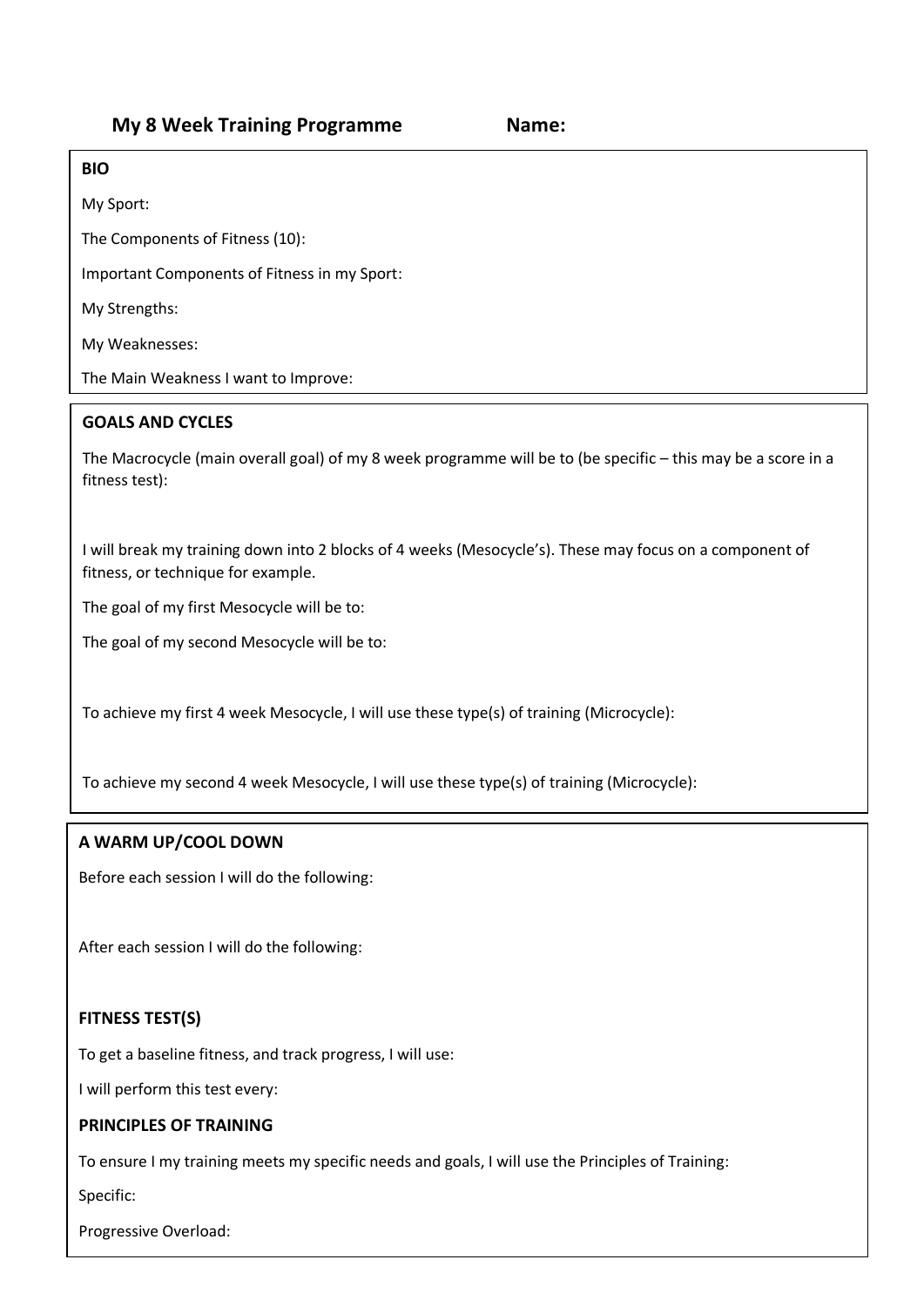| Macrocycle goal:  |        |        |        |
|-------------------|--------|--------|--------|
| Mesocycle 1 goal: |        |        |        |
| Week 1            | Week 2 | Week 3 | Week 4 |
| Mesocycle 2 goal: |        |        |        |
| Week 5            | Week 6 | Week 7 | Week 8 |